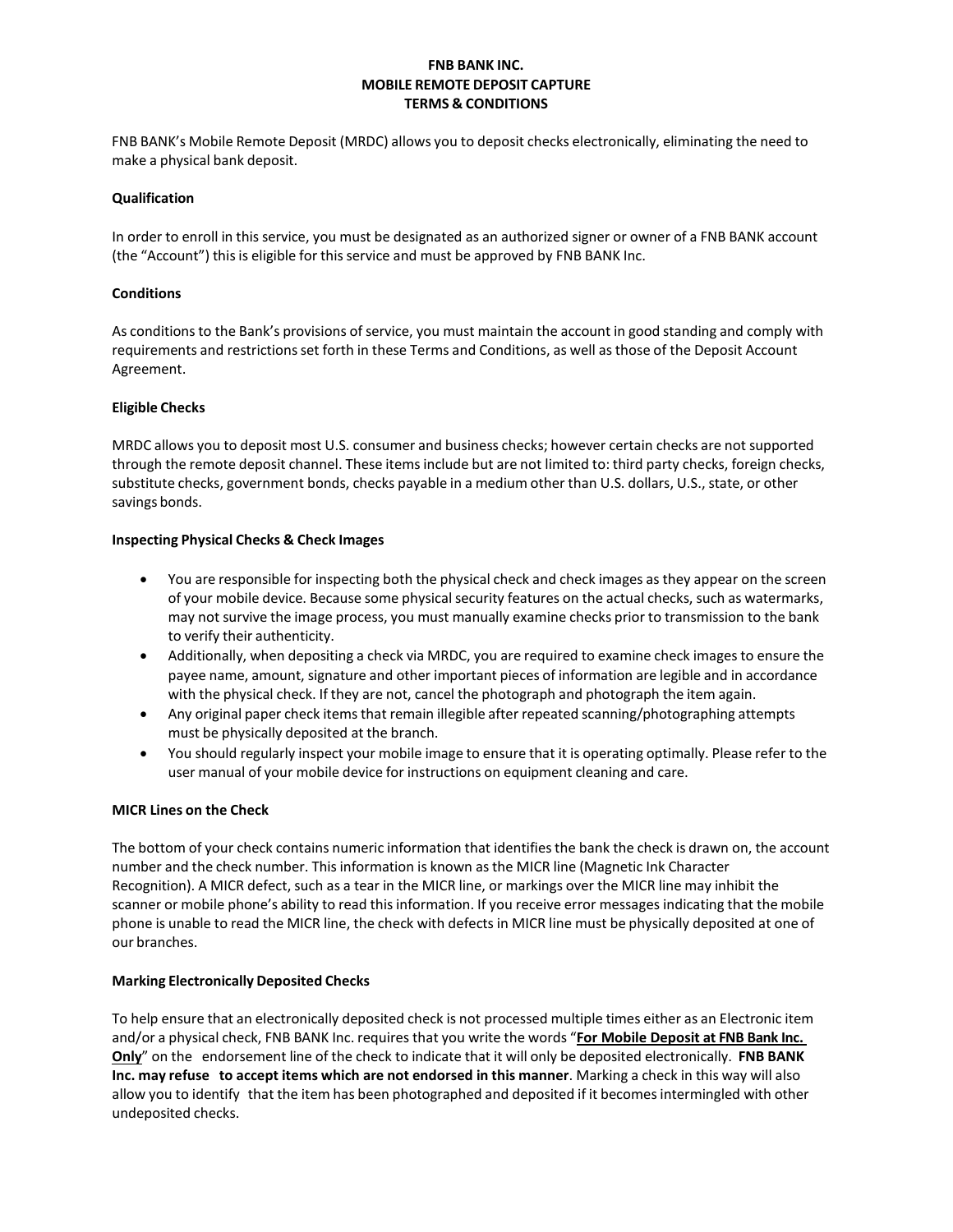### **Checks Safekeeping, Retention and Destruction**

- Check storage and the destruction of items processed through MRDC is your responsibility because the paper checks are never physically deposited with the bank.
- FNB BANK Inc. requires MRDC customers use commercially responsible methods to securely store all source documents and all related banking information until destruction. We require that deposited check items be securely stored. To help ensure that checks are not electronically processed more than once or physically deposited to the bank after being electronically deposited, proceduresshould be established to ensure that only you or another account owner have access to these checks during the retention period.
- FNB BANK Inc. recommends retention of the checks for at least 7 (seven) business days after the deposit is made in case a check is returned and you need to collect on the check by re-depositing the original item. All items must thereafter be destroyed as soon asreasonably possible. FNB BANK Inc. requires destruction of all checks within 14 (fourteen) days from deposit. Cross-cut shredding is strongly recommended for check destruction.

If you believe you may have deposited a check item more than once, please contact FNB BANK Inc. at 304-822- 8700. Do not re-scan/photograph the items. FNB BANK Inc. will provide assistance in determining the best approach for managing the situation.

# **Deposit Amount Limits**

A blanket deposit amount limit has been set for all customers for \$1,500.00 per item. This amount may vary at the sole discretion of the bank based on customer standing.

# **Processing Your Electronic Items(s)/Availability of Funds**

For determining the availability of your deposits, every day is a business day, except Saturdays, Sundays, and Federal holidays. If you transmit your Electronic Items(s) to FNB BANK Inc before 4:30 EST (the "cut-off time") on any business day, we shall review and process your electronic item (s) on that business day. If you transmit your electronic item(s) to us after the Cut-off Time on any business day, we shall review and process your electronic item(s) on the next business day. Your electronic item(s) is deemed to have been received by the Bank when the service generates a confirmation message. Details on status of the deposit should be viewed in the "Deposits" page of the app. All processed deposits post to the account during end of day processing. Funds will show in the account the next day.

#### **Exception Items**

Each business day, on which we review and process your Electronic Item, we will use commercially reasonable efforts to review each electronic item and to reject any electronic item that we in our sole discretion determine to be ineligible for the service (each, an "Exception Item"). "Exception Item" includes, without limitation, and electronic item that (a) isillegible or contains MICR data that is not machine-readable, (b) was previously processed as an Electronic Item, or (c) is drawn on banks located outside the U.S. and is not payable at or through a bank located within the United States. **YOU WILL BE RESPONSIBLE FOR ACCESING THE DEPOSITS SCREEN TO SEE THE STATUS OF YOUR DEPOSIT.** If you wish to attempt to deposit any exception item to your account, you shall do so only by depositing the original paper item on which the Exception item is based or otherwise agreed between us. Even if we do not initially identify an Electronic Item as an Exception Item when we review and process the Electronic Item to which the Exception Item relates, the Electronic Item, substitute check, or the Image Replacement Document (IRD) created by us from it may nevertheless be returned to us because, among other reasons, the paying bank determines that such item or check is illegible or missing an image. Our failure to identify an exception item shall not preclude or limit your obligation to FNB BANK Inc. Details on the status of the deposit should be viewed in the deposits page of the app.